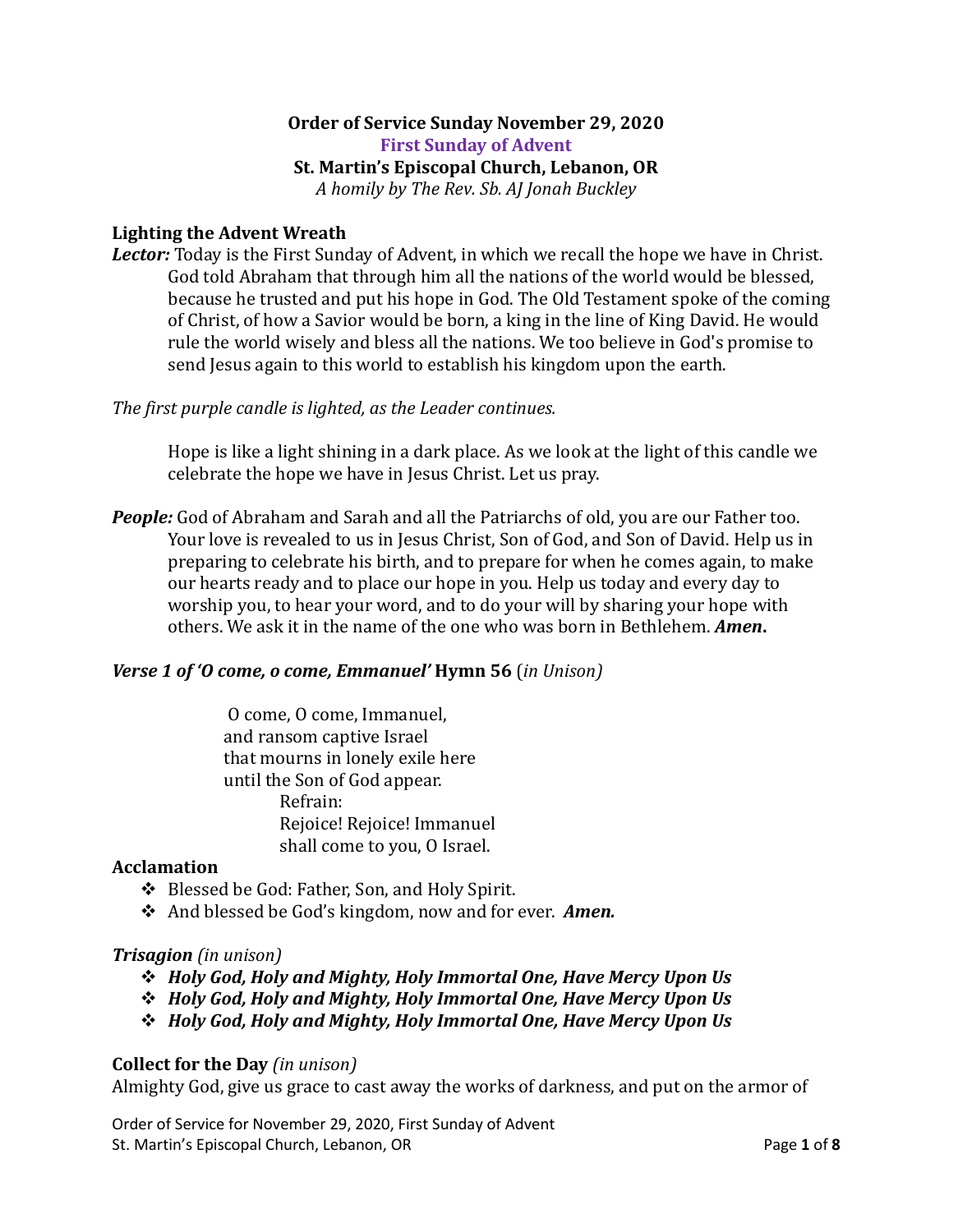light, now in the time of this mortal life in which your Son Jesus Christ came to visit us in great humility; that in the last day, when he shall come again in his glorious majesty to judge both the living and the dead, we may rise to the life immortal; through him who lives and reigns with you and the Holy Spirit, one God, now and for ever. Amen.

## **First Lesson Isaiah 64:1-9**

O that you would tear open the heavens and come down, so that the mountains would quake at your presence-- as when fire kindles brushwood and the fire causes water to boil- to make your name known to your adversaries, so that the nations might tremble at your presence! When you did awesome deeds that we did not expect, you came down, the mountains quaked at your presence. From ages past no one has heard, no ear has perceived, no eye has seen any God besides you, who works for those who wait for him. You meet those who gladly do right, those who remember you in your ways. But you were angry, and we sinned; because you hid yourself we transgressed. We have all become like one who is unclean, and all our righteous deeds are like a filthy cloth. We all fade like a leaf, and our iniquities, like the wind, take us away. There is no one who calls on your name, or attempts to take hold of you; for you have hidden your face from us, and have delivered us into the hand of our iniquity. Yet, O LORD, you are our Father; we are the clay, and you are our potter; we are all the work of your hand. Do not be exceedingly angry, O LORD, and do not remember iniquity forever. Now consider, we are all your people.

- ❖ Hear what the Spirit is saying to God's people.
- ❖ *Thanks be to God.*

# **Psalm Psalm 80:1-7, 16-18**

- 1 Hear, O Shepherd of Israel, leading Joseph like a flock; \* shine forth, you that are enthroned upon the cherubim.
- 2 In the presence of Ephraim, Benjamin, and Manasseh, \* stir up your strength and come to help us.
- 3 Restore us, O God of hosts; \* show the light of your countenance, and we shall be saved.
- 4 O LORD God of hosts, \* how long will you be angered despite the prayers of your people?
- 5 You have fed them with the bread of tears; \* you have given them bowls of tears to drink.
- 6 You have made us the derision of our neighbors, \* and our enemies laugh us to scorn.
- 7 Restore us, O God of hosts; \* show the light of your countenance, and we shall be saved.
- 16 Let your hand be upon the man of your right hand,  $*$ the son of man you have made so strong for yourself.
- 17 And so will we never turn away from you; \* give us life, that we may call upon your Name.
- 18 Restore us, 0 LORD God of hosts; \*

Order of Service for November 29, 2020, First Sunday of Advent St. Martin's Episcopal Church, Lebanon, OR **Page 2** of **8 Page 2** of **8**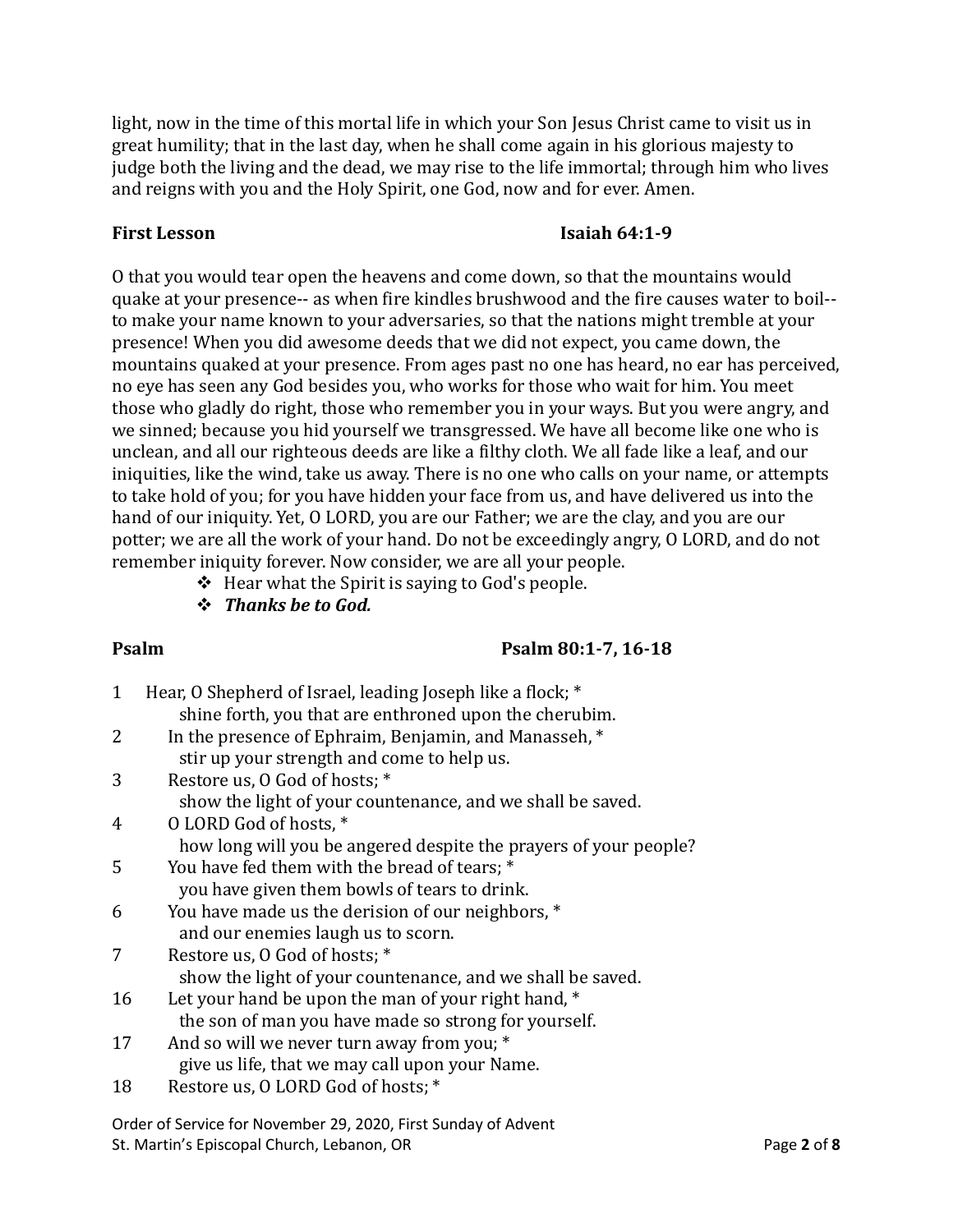show the light of your countenance, and we shall be saved.

## **Second Lesson 1 Corinthians 1:3-9**

Grace to you and peace from God our Father and the Lord Jesus Christ. I give thanks to my God always for you because of the grace of God that has been given you in Christ Jesus, for in every way you have been enriched in him, in speech and knowledge of every kind-- just as the testimony of Christ has been strengthened among you-- so that you are not lacking in any spiritual gift as you wait for the revealing of our Lord Jesus Christ. He will also strengthen you to the end, so that you may be blameless on the day of our Lord Jesus Christ. God is faithful; by him you were called into the fellowship of his Son, Jesus Christ our Lord.

- ❖ Hear what the Spirit is saying to God's people.
- ❖ *Thanks be to God.*

# Gospel **Mark 13:24-37**

Jesus said to his disciples, "In those days, after that suffering, the sun will be darkened, and the moon will not give its light, and the stars will be falling from heaven, and the powers in the heavens will be shaken. Then they will see `the Son of Man coming in clouds' with great power and glory. Then he will send out the angels, and gather his elect from the four winds, from the ends of the earth to the ends of heaven. "From the fig tree learn its lesson: as soon as its branch becomes tender and puts forth its leaves, you know that summer is near. So also, when you see these things taking place, you know that he is near, at the very gates. Truly I tell you, this generation will not pass away until all these things have taken place. Heaven and earth will pass away, but my words will not pass away. "But about that day or hour no one knows, neither the angels in heaven, nor the Son, but only the Father. Beware, keep alert; for you do not know when the time will come. It is like a man going on a journey, when he leaves home and puts his slaves in charge, each with his work, and commands the doorkeeper to be on the watch. Therefore, keep awake-- for you do not know when the master of the house will come, in the evening, or at midnight, or at cockcrow, or at dawn, or else he may find you asleep when he comes suddenly. And what I say to you I say to all: Keep awake."

- ❖ The Gospel of the Lord
- ❖ **Praise to you, Lord Christ**

**Sermon** *"The Doorway Between"* The Rev. Sb. AJ Buckley

When I imagine the season of Advent, I see it as a doorway. The doorway between what is and what is to be is often a threshold of anguish as we look back towards what was. When we're caught looking back towards what was, we miss what is and what will be. Therefore, keep alert. Keep awake. In anguish, in despair, in hopelessness, remain painstakingly aware. This year, more than ever, we hope for a Christ who was, and is, and is to come, because this year, more than ever, we need a God who is present and active in our lives. This is where the anguish comes from in the first reading. God appears to be aloof, distant,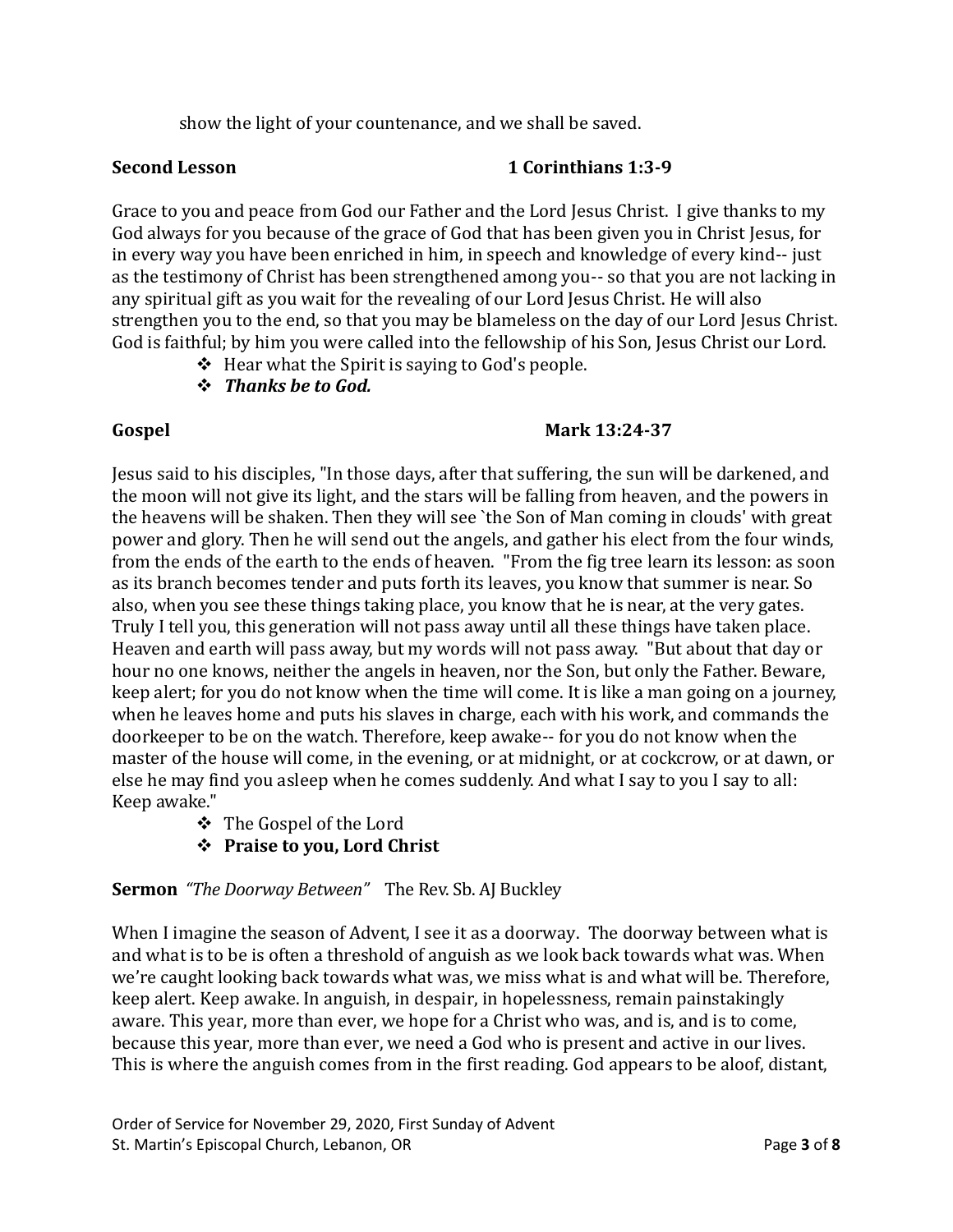absent, and yet Isaiah remembers times gone by when God WAS present and active. So he cries out in anguish and hopelessness for RESTORATION.

It reminds me of our dining room chairs we had growing up. They were my dziadzu's (my Great Uncle) chairs that we inherited. They were wooden chairs with a fabric seat that was removable. As the chairs aged, there were some necessary repairs that needed to happen to the seats. My dad went about carefully taking apart the old seat so he could fix it, when he discovered that my babcia (Great Aunt) had simply covered the seat over and over with new fabric each time rather than getting rid of the old.

Those chairs were a reminder to me that often when we think of God restoring things, we forget about all the layers we've added, all the nuances, all the changes that have happened, and we cannot simply go back to the original state. There won't be a return to normal sometime in the future as Isaiah hoped for; it simply cannot be, and the same goes for us, here and now, there cannot be a return to how things were before the pandemic. We've added too many layers, too many nuances, too many changes.

But that doesn't mean all hope is lost.

That doesn't mean there's nothing but despair that remains.

It means that we are in a doorway between what was and what is to come which can only happen by living through what is, here and now.

I can think of no better way to illustrate the kind

of times these readings describe than that of Charles Dickens novel, *A Tale of Two Cities,* which begins

*"It was the best of times, it was the worst of times, it was the age of wisdom, it was the age of foolishness, it was the epoch of belief, it was the epoch of incredulity, it was the season of Light, it was the season of Darkness, it was the spring of hope, it was the winter of despair.."*

Life is full of these layers, like the layers of fabric on the chairs from my Dziadzu. Things build up over time. Advent is a time of revealing, of peeling back those layers, of all the things we've put onto our understanding of God, of Jesus, our theologies and doctrines and dogmas, to see Jesus as he is. We keep alert, we keep watch because we may not recognize Jesus if we were to come among us. That's the truth of the matter. We don't always recognize Jesus among us. But, that does not mean that God is absent. God is NOT absent. God has not left us to figure things out on our own. When we sing "O come O come Emmanuel," It is a song of lament, of anguish, of despair, but also of that deep down KNOWING that God is among us, that Christ WILL come again.

C.S Lewis puts it this way: "The Christian faith is a thing of unspeakable joy," "But it does not begin with joy, but rather in despair. And it is no good trying to reach the joy without first going through the despair."

The despair of Isaiah, of the psalmist pleading that God REMEMBER us, is real. It's on my heart these days. It's okay to not be okay, to lament, to despair, to want things back the way they were before the pandemic. It sucks that we couldn't be with family for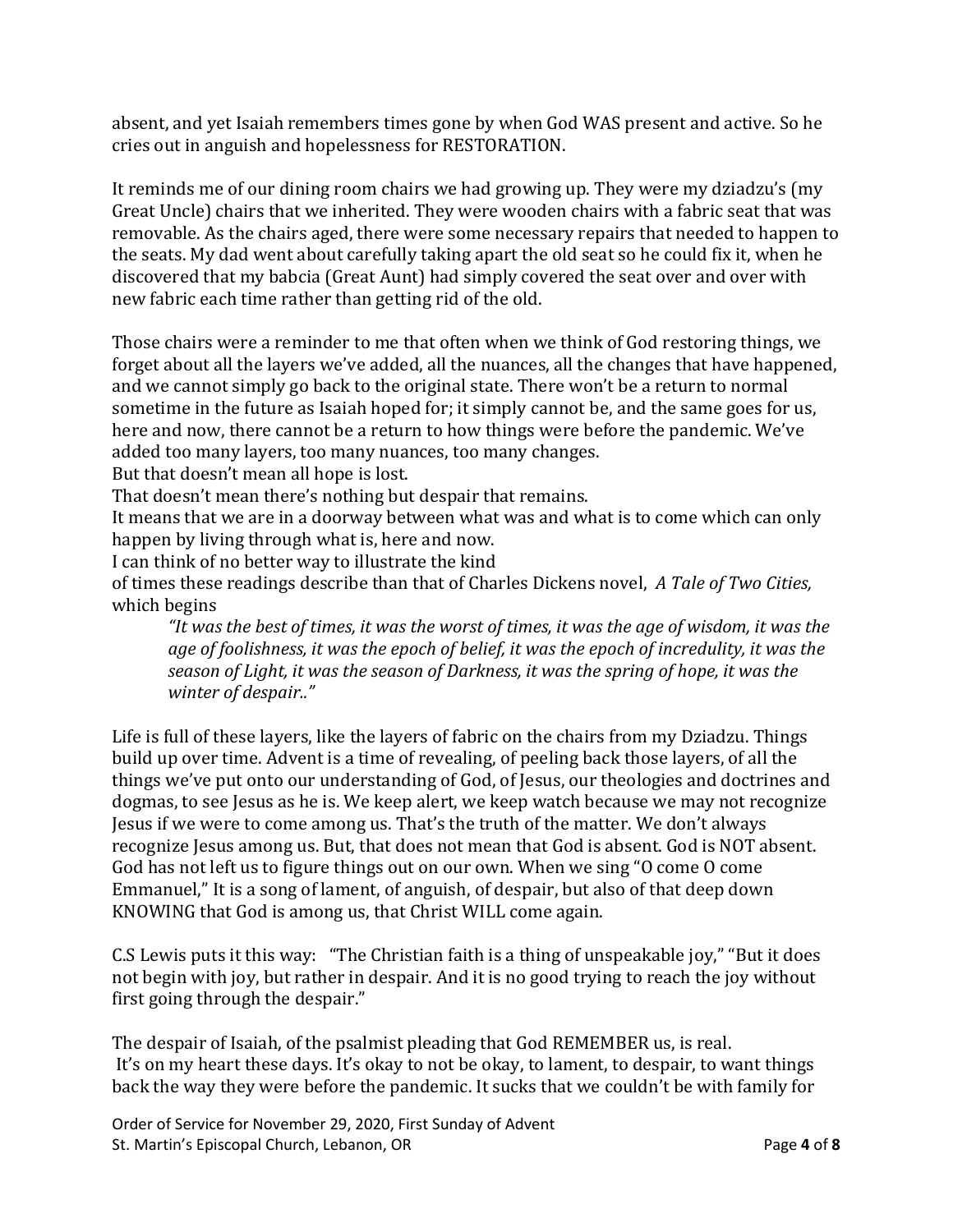Thanksgiving. It sucks that we cannot be with one another at church. It sucks that we cannot hug each other. We cannot deny the despair, but we must also be awake to the hope that Christ will come again, that Christ is among us, with us; that we are not in this alone. We may not be in church but Christ is not confined to the church walls. God cannot--will not--be contained.

Dr. Willimon, Christian Century says that: "The hope for us, says the church in Advent, is that we are out of hope, and we know it. We know, in our better moments, where our quest for self-affirmation has left us. Now, lost in the cosmos, victims of the monstrous technological toys we have created, we wander. America, with our bombs and bombers, our deficits for defense, our cheese and wheat stockpiled before the scandal of the poor and hungry shivering in the cold again this Christmas -- our ancestors wouldn't know us. The Advent prophet leads a sad litany made all the more sad because it is reality: "All our righteous deeds are like a polluted garment. . . . our Iniquities, like the wind, take us away. . . . thou hast hid thy face from us" (64:7-7).

That's why the church generally refrains from singing Christmas carols during Advent. That's why purple, the color of penitence, adorns our altar and the neck of your preacher. We dare not rush to greet the Redeemer prematurely until we pause here, in a darkened church, to admit that we do need redemption. Nothing within us can save us. No thing can save us. We've tried that before. No president, no bomb, no new car, no bottle, no white Christmas can save."

Redemption is revealed as our way forward. Our way through the doorway, through the threshold. But for now we stand in the doorway of the already and not yet--of the what is and what will be. We need to look forward towards what CAN be or we'll miss Jesus among us, here and now. If we only look backwards out the door, hesitant to step inside, we'll never know the hospitality and love and warmth of God. I know it's not comfortable, I know it doesn't feel good to be between things. It's very human to want a sense of stability. But that's not what we get in Advent.

So, it seems more often than not that we are on the threshold---the doorway between-- being saved and saving, between forgiving and being forgiven, between grief and healing, between heartbreak and loving again. And that's what I think Advent is for. To remind us of that time that's so full of the not quite yet, when we're not quite yet healed, and we're not quite yet ready to move on, when we're not quite yet…. When we yearn for the Kingdom, yet it's not quite yet here. When we yearn for Christ's coming again, yet it's not quite yet here. When we yearn for justice and peace, yet it's not quite here. And, yet, at the same time, it is already here, As God works through us, with us, in us. And, so we're charged to continue on in joyous expectation of Christ's return, To carry on God's work in the world. To act in faithfulness, To teach and guide others in the way of righteousness,

Order of Service for November 29, 2020, First Sunday of Advent St. Martin's Episcopal Church, Lebanon, OR **Page 5** of **8 Page 5** of **8**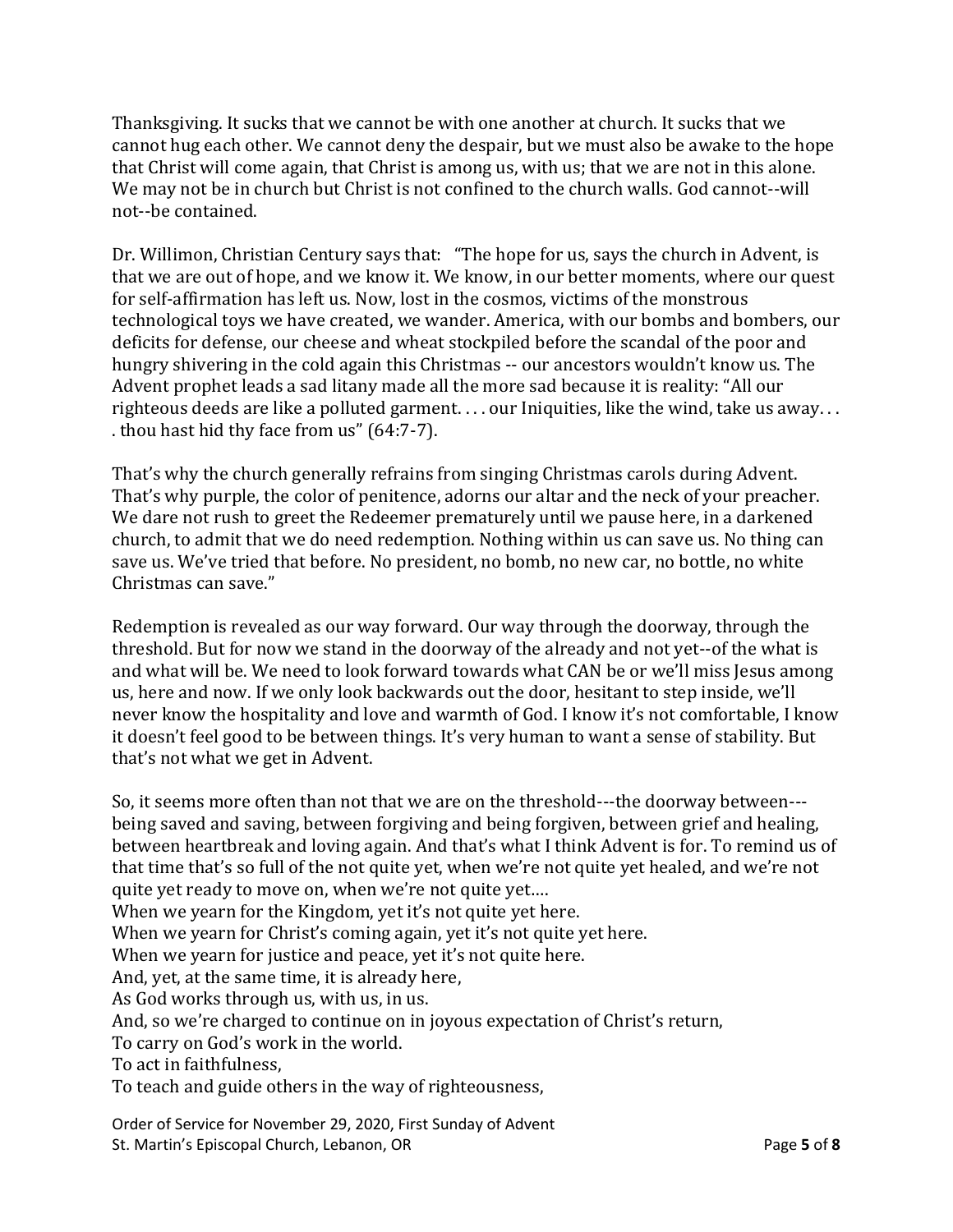To watch and be on guard, Not because, Jesus, like Santa Claus, is coming to town And so we better not pout And we better not cry. No, nothing like that. Be watchful, not so we know when he's coming so we can "look busy." Be watchful; Be on guard because that in itself is an act of faithfulness. Be watchful because it's an act of hopefulness. Be watchful because in being attentive you can see that God's already here, Be watchful because you'll miss out on God's presence in your life. The text warns about not being distracted to avoid dissipating, or, in chemistry terms to expel energy without accomplishing useful work. Put more simply, to become less. Distractions keep us focused away from God and others, and on ourselves. That's why they're a problem. Distractions can keep us from joy, from love, from hope. Be watchful, not distracted, not to be on some "nice" list, Not to brag to others how watchful we are, Not to brag how much less distracted we are, But to see where God's at work around us, To be aware of those in need, And to experience the joy of our redemption, To stand tall in the knowledge that our redemption draws near, To know that have been redeemed, That all situations and people are redeemable, And that, somehow, even amidst ominous and foreboding signs, God is there, redeeming. That, in all things, Light can be found, Wounds healed, The bad turned good, Anger can become understanding,

There's a musical I saw last year with my family called Dear Evan Hansen about the aftermath of a suicide of a teen boy and the experience of his friends and family dealing with that loss. There's a song in the musical called "You will be found", which speaks to the heart of why we remain awake and aware, because in doing so, in living through the anguish and despair and agony, God finds us and heals us.

Some words from the song "You will be Found" go a little like this:

*There's a place where we don't have to feel unknown. Every time that you call out you're a little less alone. If you only say the word. From across the silence, your voice is heard. Even when the dark comes crashing through, when you need a friend to carry you, when you're broken on the ground, you will be found.* 

Order of Service for November 29, 2020, First Sunday of Advent St. Martin's Episcopal Church, Lebanon, OR **Page 6** of **8 Page 6** of **8**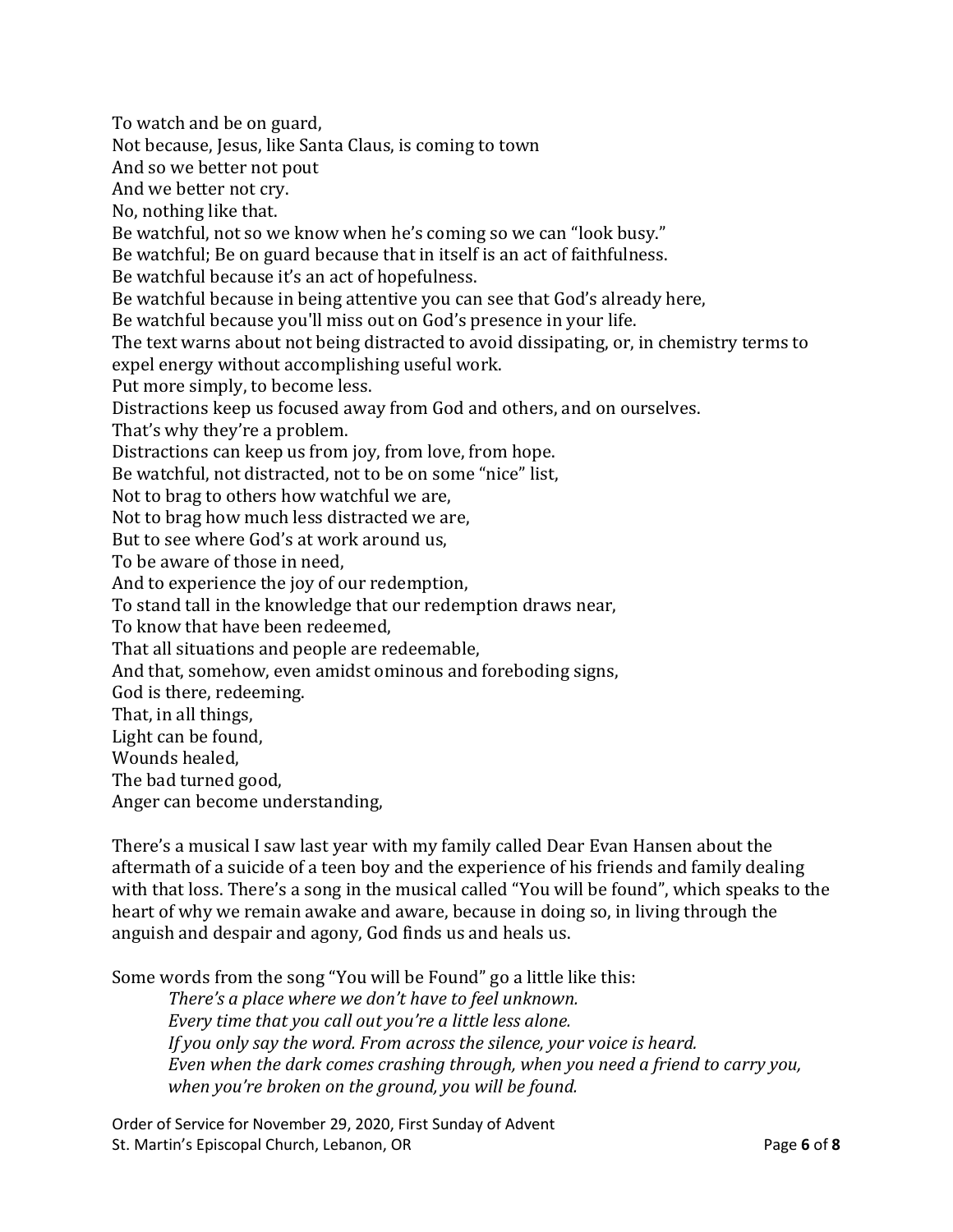*Let the sun come streaming in, you'll reach up and you'll rise again....*

My friends, God is not absent now nor ever. God has not abandoned us. Let us hold onto hope, clinging to it desperately, keep our eyes and hearts and minds open to the voice of God. I promise: You will be found.

**Amen.** 

## **Prayers of the People A Special Form for Advent 1**

As we keep awake for the coming of the Lord, let us offer prayers to God who prepares a light for our path.

| For the coming of Jesus Christ in power and glory.                                                                                                                                                        |
|-----------------------------------------------------------------------------------------------------------------------------------------------------------------------------------------------------------|
| Lord, hear us.                                                                                                                                                                                            |
| For the coming of Wisdom to teach and guide us.<br>Lord, hear us.                                                                                                                                         |
| For the coming of Emmanuel, the hope of all the peoples.<br>Lord, hear us.                                                                                                                                |
| For the peace of the world, and for our unity in Christ.<br>Lord, hear us.                                                                                                                                |
| For Michael our bishop and all bishops, clergy, deacons and all who minister in Christ, and<br>for all the holy people of God.                                                                            |
| Lord, hear us.<br>For the church throughout the world and the faithful in every place.<br>Lord, hear us.                                                                                                  |
| For the leaders of the nations and all in authority.<br>Lord, hear us.                                                                                                                                    |
| For justice, peace, and freedom among peoples of the earth.<br>Lord, hear us.                                                                                                                             |
| For travelers, for the sick and the suffering, for the hungry and the oppressed, and for those<br>in prison and especially those on our prayer list and those we remember at this time.<br>Lord, hear us. |
| For those who rest in Christ and for all the departed especially those whom we now name:<br>Lord, hear us.                                                                                                |
| For our deliverance from all affliction, strife, and need.<br>Lord, hear us.                                                                                                                              |
| Joining our voices with the blessed Virgin Mary and with St. Martin, and all the saints and<br>angels of God, let us offer ourselves and one another to the living God through Christ.<br>To you, O Lord. |
|                                                                                                                                                                                                           |

O Rising Sun, brightness of light eternal, sun of justice, come and shine on those who sit in darkness and the shadow of death. Glory to you for ever. *Amen.*